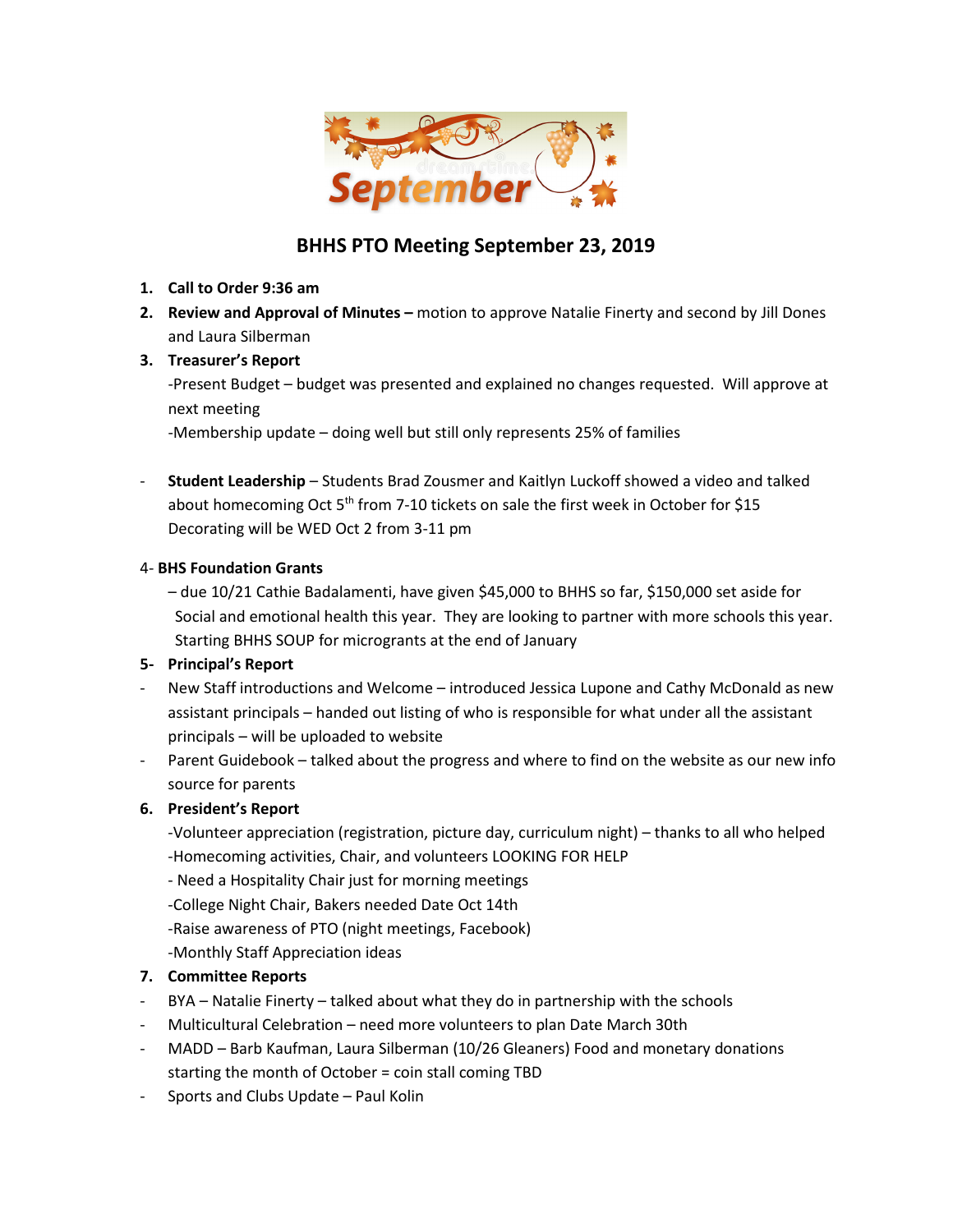- Global Education Team Catherine
- Social Media update Paula Lynn JOIN PTO Facebook page
- Friends of Different Learners Amy Goodman Flyer passed around for Celebrate Hope, event for parents with kids of special needs

#### 8- **Mental Health Topic of the Month** -Suicide Prevention

safeTalk will provide Suicide Prevention Training for ages 15+ at the Oakland County Executive Building Conference Center on Mon, Oct. 7, 2019, 8:30 AM - 12:30 PM, Wed, Dec. 4, 2019, 1- 4 PM, Mon, Feb. 10, 2020, 1 - 4:30 PM, Mon. May 18, 2020, from 8:30 AM - 12 PM

Registration is available online. Questions? Contact Kat Polmear 248.858.7171 polmeark@oakgov.com

- **9. Old Business**
- **10. New Business**
- **11. Adjourn**

#### **Important Dates**

- 9/23 Music Department Dessert Concert, 6-8 PM
- 9/25 Celebrate Hope: Parent (Students with Disabilities) Social at Franklin Grill 6:30-8:30 PM
- 9/27 Football Game, 7-10 PM
- 9/30 No school
- 10/1-4 Homecoming Spirit Week
- 10/2 3-11 PM Homecoming Hallway Decorating
- 10/4 Homecoming Football Game, 7-10 pm
- 10/5 Homecoming Dance, 7-10 pm
- 10/7 Cap and Gown Orders
- 10/14 Half day dismissal at 11 am
- 10/14 College night 6-7:30 pm
- 10/16 Celebrate Hope- Parent/Caregiver with Special Needs Children Seminar, 6:30-8:30 PM
- 10/17 Picture Retakes, 7 am-12 pm
- 10/18 Football Game, 7-10 pm